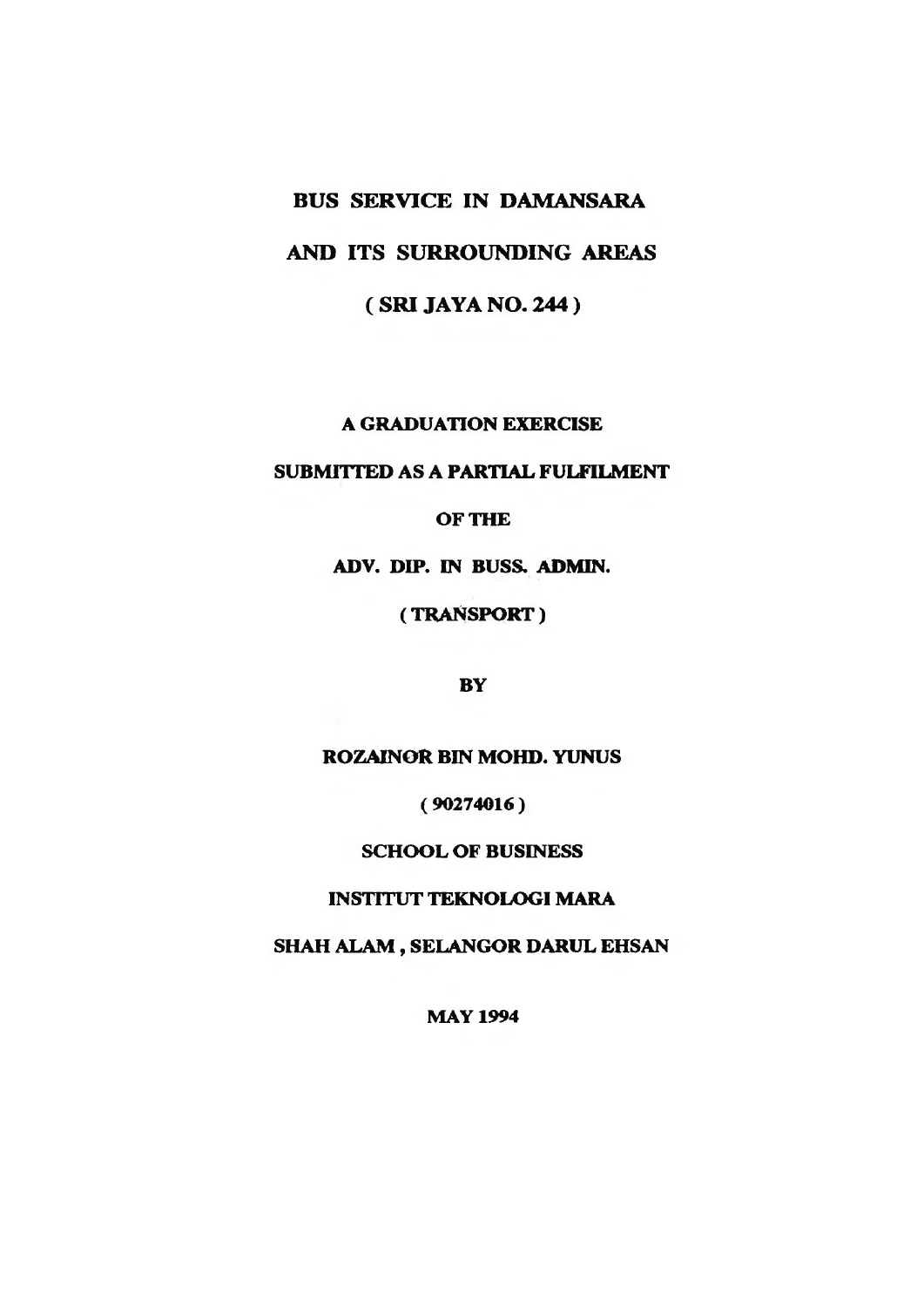# **TABLE OF CONTENT**

**Page**

| <b>ABSTRACT</b>        |     |
|------------------------|-----|
| <b>ACKNOWLEDGEMENT</b> | ii  |
| LIST OF TABLES         | iii |
| LIST OF APPENDICES     | iν  |

## **CHAPTER\_\_1**

| 1. |     | <b>INTRODUCTION</b>     |           |    | $\overline{2}$ |
|----|-----|-------------------------|-----------|----|----------------|
|    | 1.1 | Problem Statement       | 3 -       |    | 6              |
|    | 1.2 | Importance of the Study |           |    |                |
|    | 1.3 | Objectives of the Study |           |    |                |
|    | 1.4 | Literature Review       | $10 - 14$ |    |                |
|    | 1.5 | Benefit of the Research |           | 15 |                |
|    |     | 1.6 Research Design     | 16.       |    | $-18$          |
|    | 1.7 | Data Analysis           |           | 18 |                |

## **CHAPTER\_\_2**

| 19        |  |
|-----------|--|
| $19 - 20$ |  |
| 20        |  |
| $21 - 24$ |  |
| $24 - 29$ |  |
| 30        |  |
| 31        |  |
|           |  |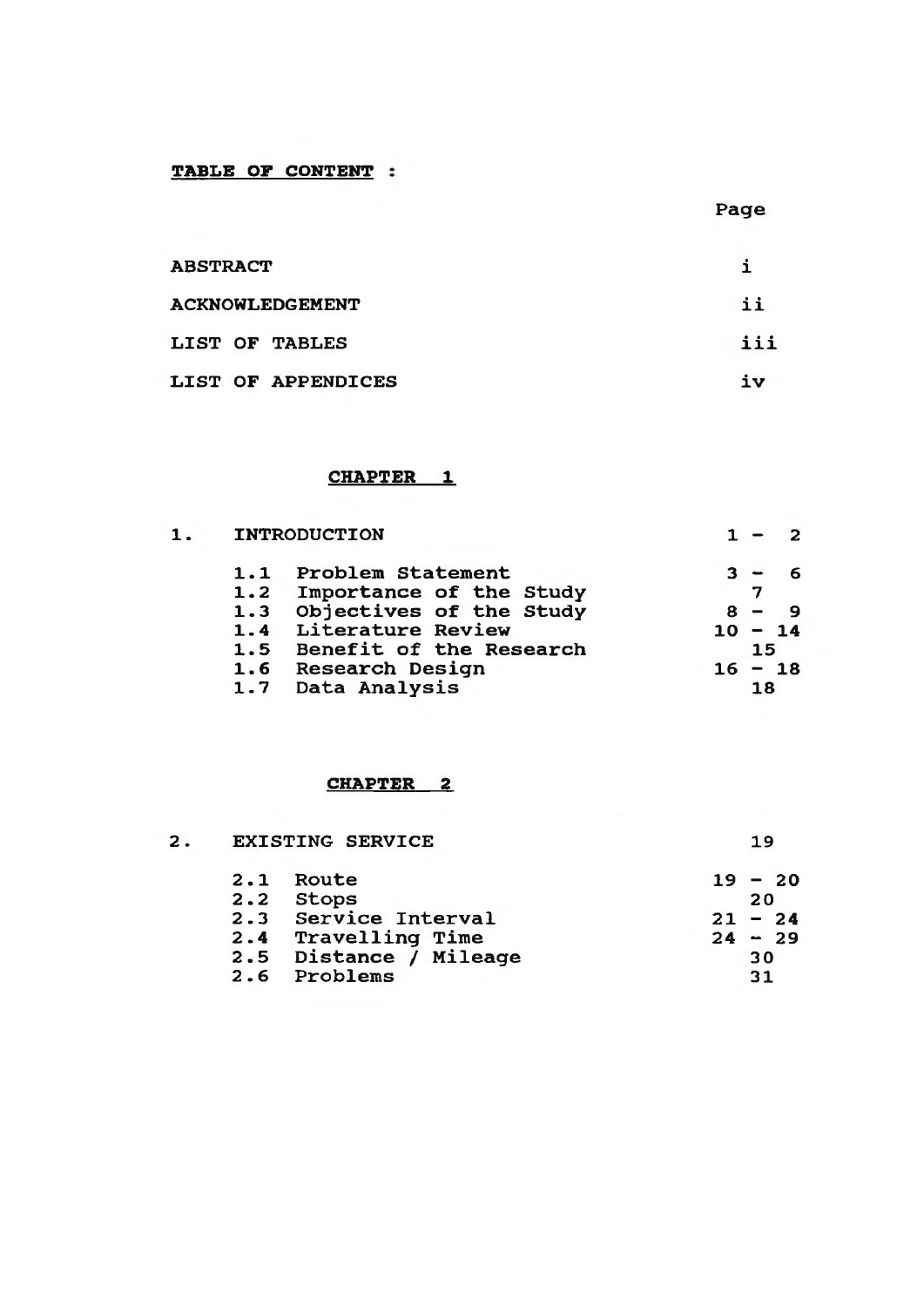#### **CHAPTER 3**

# **VIEWS ON EXISTING SERVICE ( SURVEY RESULT )**

|     | 3.1 Passengers | $33 - 37$ |    |           |
|-----|----------------|-----------|----|-----------|
| 3.2 | Residents      | $38 - 43$ |    |           |
|     | 3.3 Operator   |           |    | $44 - 45$ |
|     | 3.4 Workers    |           | 46 |           |

## **CHAPTER 4**

4. ROUTE

|     | 4.1 Passengers' View |      | 47 |
|-----|----------------------|------|----|
| 4.2 | Residents' View      |      | 48 |
| 4.3 | Operator's           | View | 49 |
| 4.4 | Residents'           | View | 50 |

# **CHAPTER 5**

## **SCHEDULE**

|     | 5.1 Operator's View  |      |  | $51 - 52$ |
|-----|----------------------|------|--|-----------|
|     | 5.2 Passengers' View |      |  | 52        |
| 5.3 | Residents' View      |      |  | 53        |
| 5.4 | Workers'             | View |  | 53        |

#### **CHAPTER 6**

### **LEVEL OF SERVICE**

|     | 6.1 Passengers' View |      | $54 - 55$ |    |  |
|-----|----------------------|------|-----------|----|--|
| 6.2 | Residents' View      |      | $56 - 57$ |    |  |
|     | 6.3 Operator's       | View |           | 57 |  |
|     | 6.4 Workers'         | View |           | 58 |  |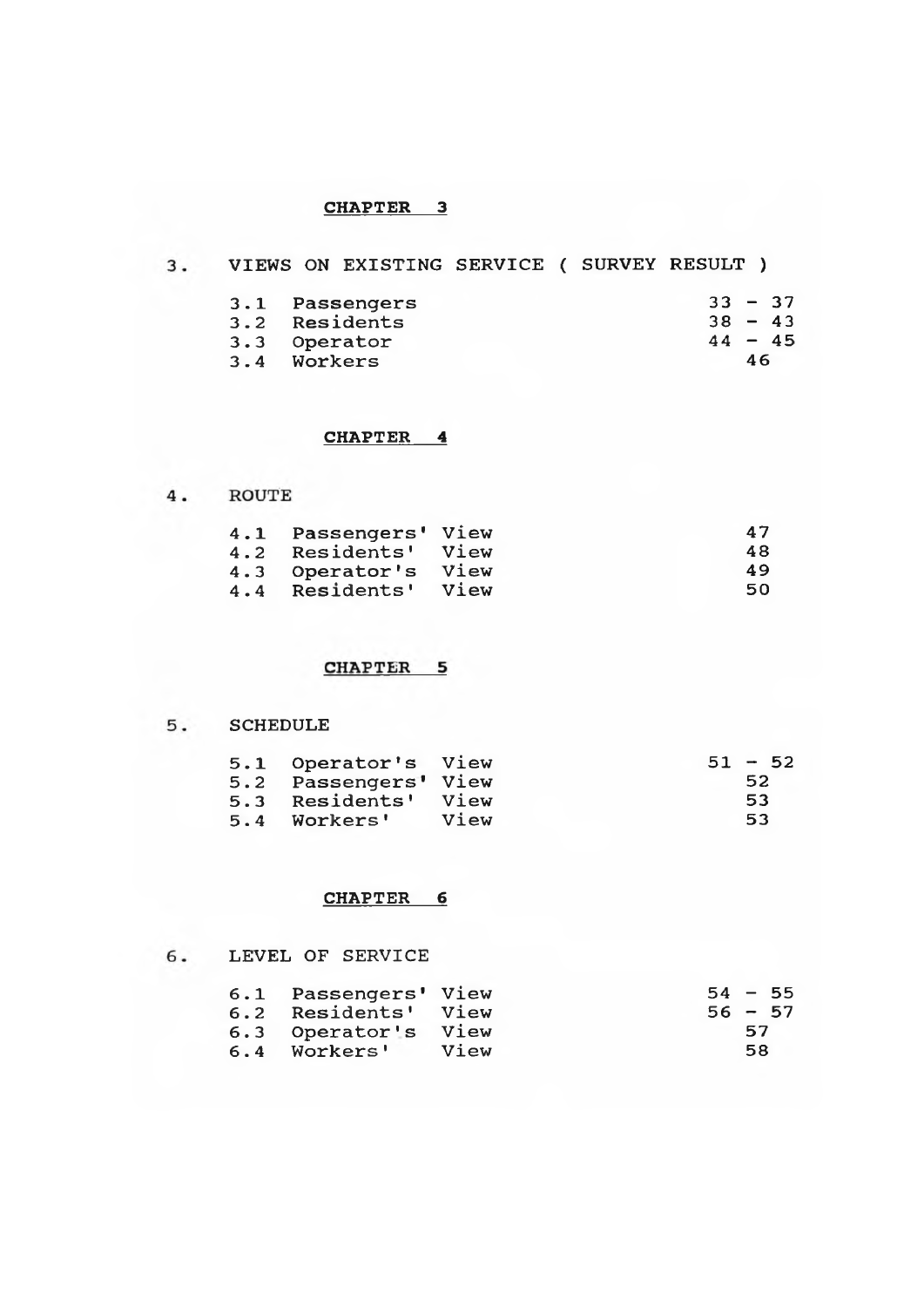# **CHAPTER 7**

| 7.                  | <b>CONCLUSION</b> |                                                | 59                                  |  |
|---------------------|-------------------|------------------------------------------------|-------------------------------------|--|
|                     |                   | CHAPTER 8                                      |                                     |  |
| 8.                  |                   | <b>RECOMMENDATIONS</b>                         |                                     |  |
|                     |                   | 8.1 Route<br>8.2 Schedule<br>8.3 Service Level | $60 - 62$<br>$63 - 64$<br>$64 - 66$ |  |
|                     | <b>APPENDICES</b> |                                                | $67 - 86$                           |  |
| <b>BIBLIOGRAPHY</b> |                   |                                                | $87 - 88$                           |  |
|                     |                   |                                                |                                     |  |